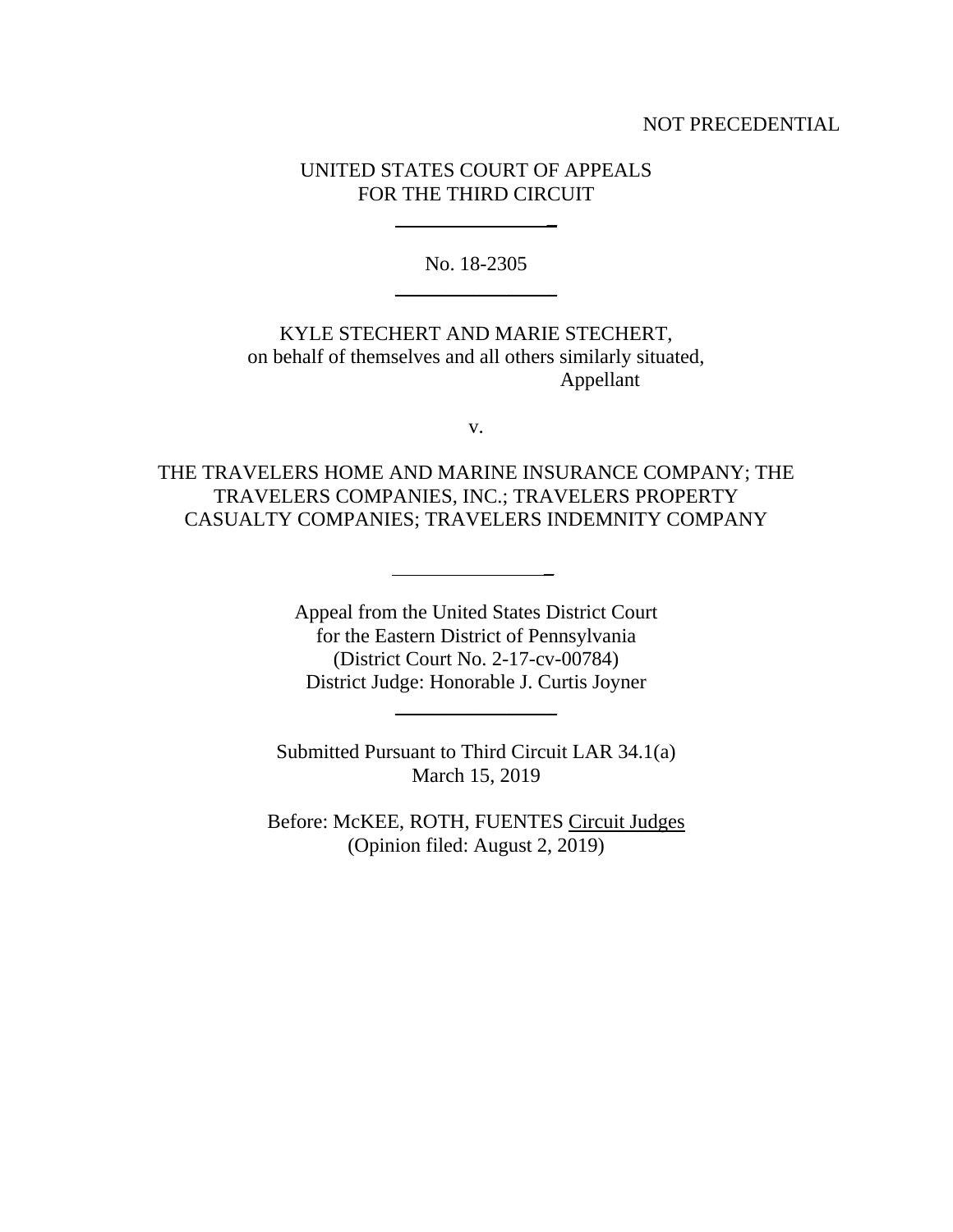#### OPINION\*

### McKEE, Circuit Judge

 $\overline{a}$ 

Kyle and Marie Stechert appeal the District Court's grant of summary judgment in favor of Travelers Home and Marine Insurance Company<sup>1</sup> and against the Stecherts on their claims that Travelers breached the terms of its automobile insurance policy and acted in bad faith under 42 Pa. C.S. § 837 when it denied Extended Transportation Expense (ETE) coverage after their automobile was "totaled" in an accident. The Stecherts also appeal the District Court's denial of their request for declaratory and equitable relief. For the reasons that follow, we will reverse.<sup>2</sup>

# **I.**

The Stecherts' Travelers insurance policy covered ETE to compensate them for the cost of transportation if a covered accident deprived them of the use of a covered vehicle. The coverage allowed for replacement transportation expenses up to \$900 (\$30 per day for 30 days) unless Travelers determined that replacement transportation could reasonably be obtained in less time. The specific language is as follows:

<sup>\*</sup> This disposition is not an opinion of the full court and pursuant to I.O.P. 5.7 does not constitute binding precedent.

<sup>&</sup>lt;sup>1</sup> The Travelers Home and Marine Insurance Company, the Travelers Companies, Inc., Travelers Property Causal Companies, and Travelers Indemnity Company were all named as defendants. The District Court failed to address their claim that only Travelers Marine is an appropriate party here. The court can address this claim, along with subject matter jurisdiction, on remand.<br><sup>2</sup> Judge Roth would affirm for substantially the reasons set out by the District Court in its

opinion.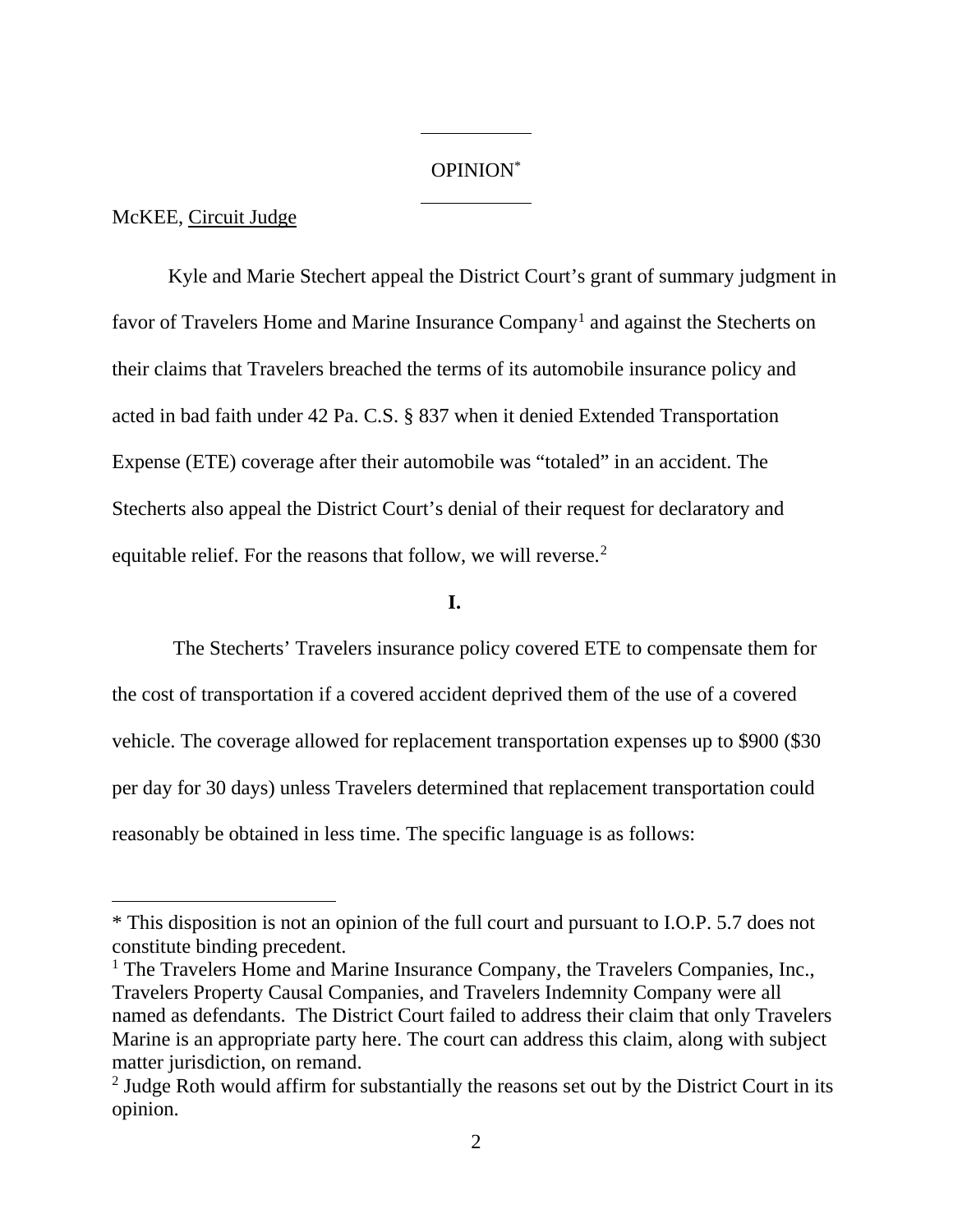**B. Extended Transportation Expenses.** When there is a loss to a "your covered auto" described in Declarations for which a specific premium charge indicates Coverage G - Extended Transportation Expenses is afforded, or to a "non-owned auto", we will pay, without application of a deductible**,** up to the amount per day to a maximum as shown in Declarations for:

- 1. Transportation expenses incurred by you
- 2. Loss expenses incurred for which you become legally responsible in the event of a loss to a "non-owned auto".

This coverage applies if:

- 1. "Your covered auto" or the "non-owned auto" is withdrawn from use for more than 24 hours; and
- 2. The loss is caused by "collision" or is covered under Coverage F-Comprehensive of this policy.

However, this coverage does not apply when there is a total theft of "your covered auto" or "non-owned auto". Such coverage is provided under Coverage F of this policy.

Our payment will be limited to that period of time reasonably required to repair or replace the "your covered auto" or the "non-owned auto".<sup>3</sup>

Marie Stechert was involved in an automobile accident on January 23, 2015 that

resulted in the total loss of her 2014 Chevrolet Equinox. Travelers concedes that the

automobile was covered under the policy. Accordingly, by the terms of the policy,

Travelers had agreed to pay ETE expenses for a maximum of 30 days or such lesser time

as Travelers may have determined was reasonable for the Stecherts to obtain replacement

transportation. Although Travelers argues that insurance adjuster Mary Jane Hamrah

determined it was reasonable for the Stecherts to obtain a replacement vehicle in less than

<sup>&</sup>lt;sup>3</sup> Br. for Appellant, 6.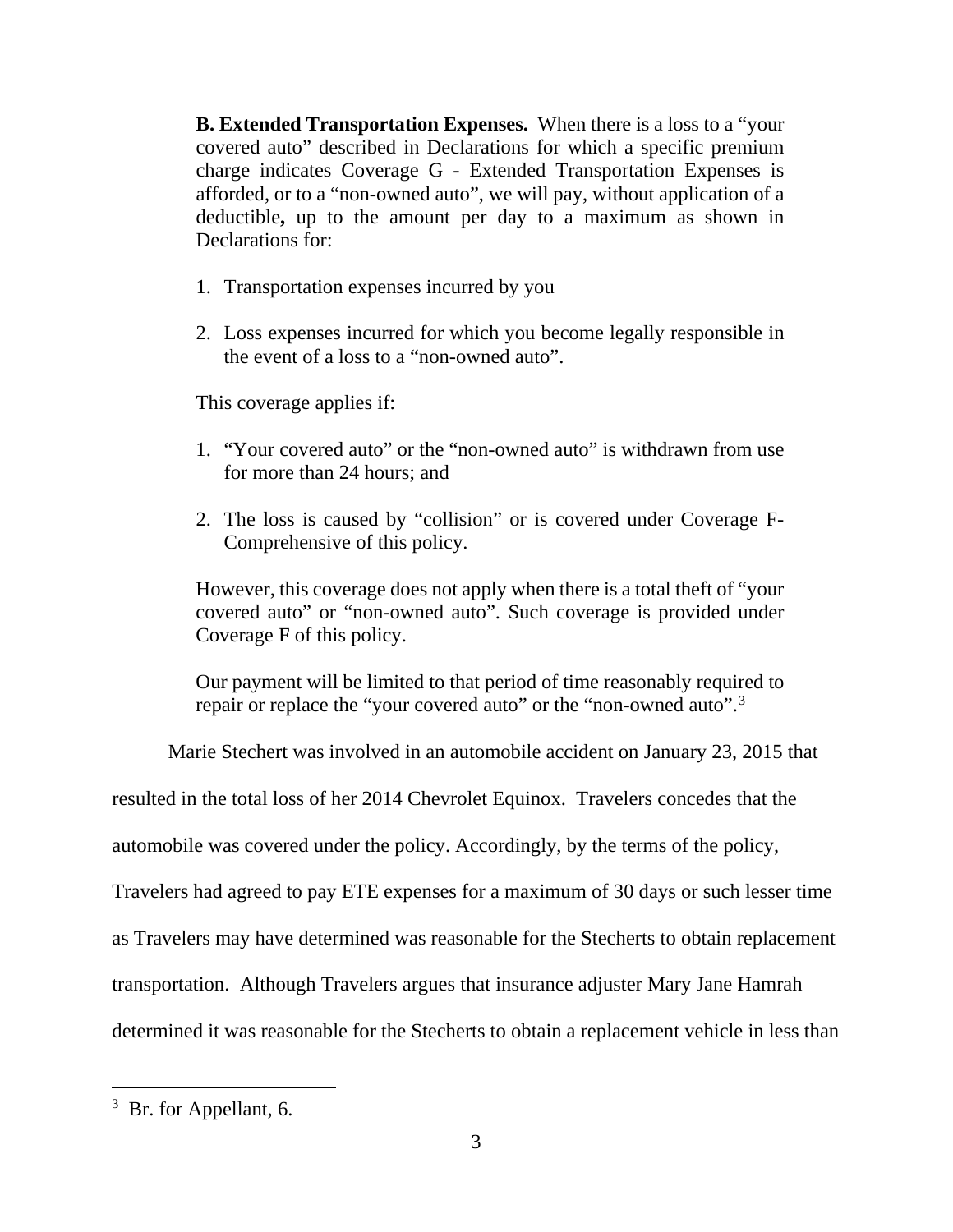30 days, Hamrah testified in her deposition that she did not make any such determination. Travelers' recital of the undisputed facts also did not include an assertion that any such determination was made by any of its agents.

Rather, Travelers states that it "extended the rental vehicle return date several times" even though the 30-day ETE period had not lapsed.<sup>4</sup> This extension was made in accordance with Travelers' practice of limiting ETE coverage to periods of 5 days. This practice was set forth in Rental Letters, including the letter that Travelers sent to the Stecherts after the accident. The Rental Letter informed insureds that the ETE coverage lasts for only 5 days unless the period is renewed by Travelers. The 5-day rental practice was also reflected in a "Knowledge Guide" that Travelers used to train its agents in the proper handling of claims. That Knowledge Guide was consistent with the Rental Letter and stated, in relevant part: "[i]n general, you should instruct the . . . claimant that it is reasonable to limit rental to 5 or less days from the day that total loss figures have been communicated."5

That 5-day limitation is in direct conflict with the limitation specified in the Stecherts' policy, which provides for 30-days of coverage in the absence of a determination that it is reasonable for the insureds to obtain alternative transportation sooner. Despite statements in Travelers' brief to the contrary, the record does not establish that any such determination was ever made. Accordingly, there is at least a

 $4$  *Id*.

<sup>5</sup> Br. for Appellant, 14.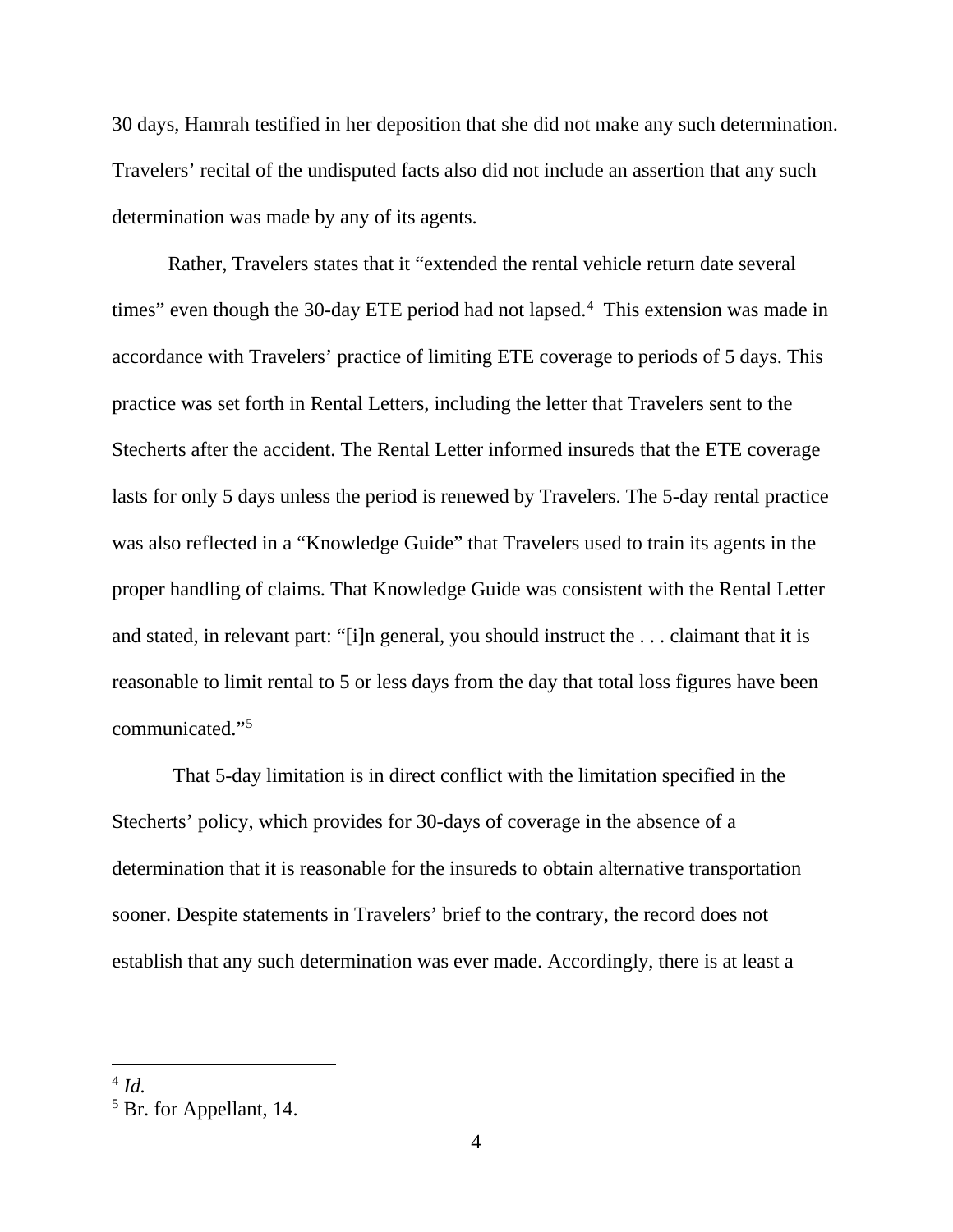genuine issue of material fact as to whether a Travelers' agent determined that the it was reasonable for the Stecherts to obtain transportation before the 30-day policy limit.

It is, however, uncontested that 21 days after the loss of the Equinox, the Stecherts felt compelled to lease another car because Travelers' representatives had led them to believe that their ETE coverage was ending and no more "extensions" would be granted. On February 12, Travelers called Mr. Stechert to ask if the Stecherts had found a replacement vehicle. According to Travelers, Hamrah left a voicemail for Mr. Stechert. Although Hamrah and Stechert did not speak, Hamrah claims that she extended the rental car coverage until February 18. Not receiving the message, and believing that their coverage would end on February 13, the Stecherts signed a lease for a replacement vehicle on February 12. There is testimony that the Stecherts were still waiting for a letter of guarantee when Travelers extended the rental to February 21, which was the maximum date allowed by the ETE provision of the policy. The Stecherts allege that they were thereby forced to acquire a vehicle they were not satisfied with and would not have otherwise leased had they not believed their rental car coverage was ending. The Stecherts contend that they were injured as a result of Travelers' actions because the vehicle that they felt compelled to lease was 2 years older than their Equinox, had almost 50,000 more miles, and cost nearly twice as much per month.

5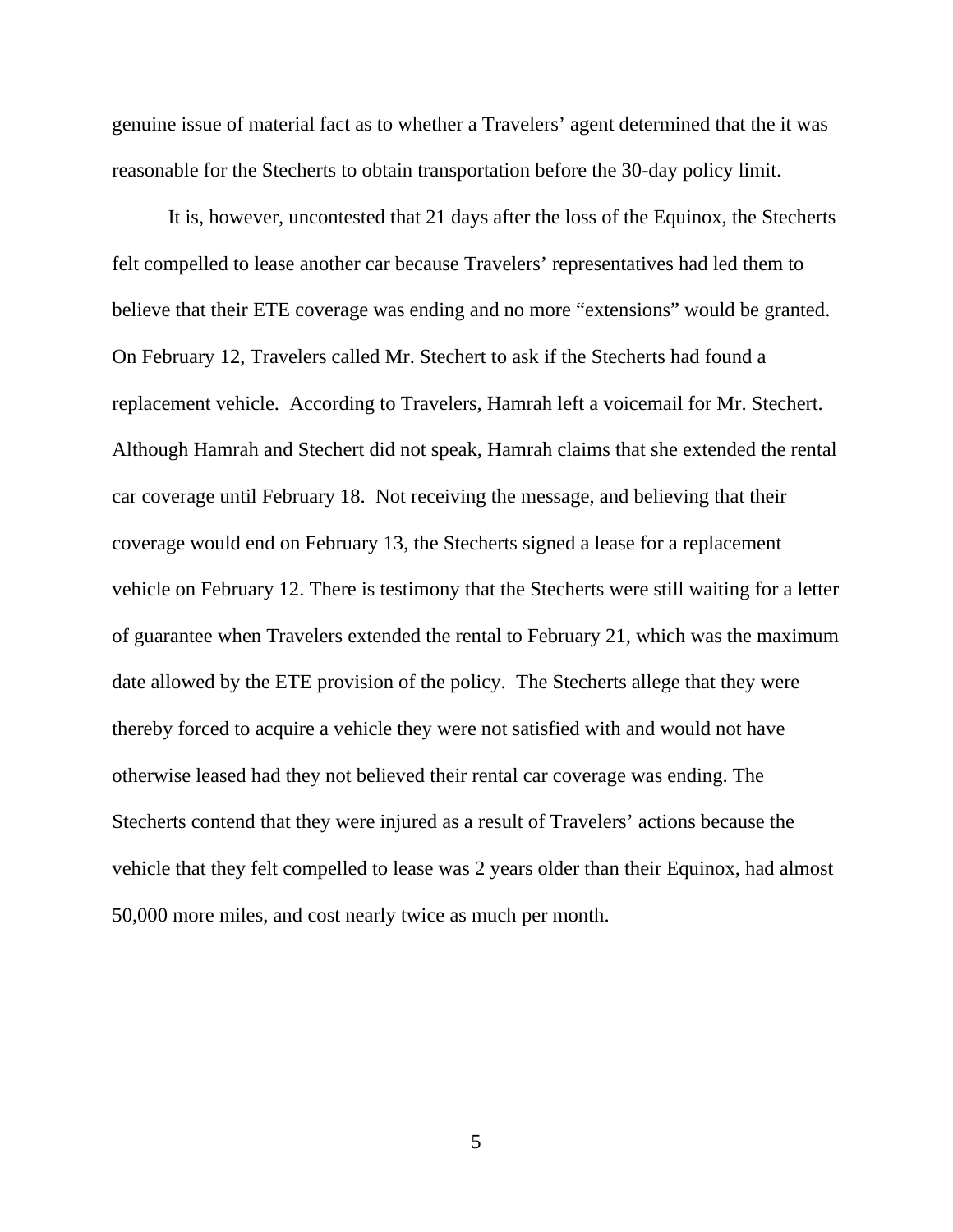**II.**

We exercise de novo review over the grant of summary judgment and we conduct the same analysis as the District Court.<sup>6</sup> Summary judgment is appropriate when the moving party "shows that there is no genuine dispute as to any material fact and the movant is entitled to a judgment as a matter of law."<sup>7</sup> The moving party has the burden of proving that the record contains no genuine issue of material fact.<sup>8</sup> Summary judgment is proper when the non-moving party "fails to make a showing sufficient to establish the existence of an element essential to that party's case."<sup>9</sup> Our review must examine the facts in the light most favorable to the non-moving party.

In Pennsylvania, in order to prevail on a breach of contract claim, the plaintiff must demonstrate three elements: 1) the existence of a contract, 2) a breach of duty, and 3) damages as a result of the breach. The second and third elements are at issue here.

Examining the facts in the light most favorable to the Stecherts, a reasonable factfinder could conclude that Travelers breached its contract given the inconsistencies between 1) the Stecherts' insurance policy with Travelers, 2) Travelers' internal documents which appear to direct agents to limit replacement coverage to 5 days, and 3) the conduct of Travelers' agents which is consistent with 5-day limitation and contrary to the 30-day ETE coverage set forth in the policy.

 <sup>6</sup> *Willis v. UPMC Children's Hosp. of Pittsburgh*, 808 F.3d 638, 643 (3d Cir. 2015).

<sup>7</sup> Fed. R. Civ. P. 56.

<sup>8</sup> *Id*.

<sup>9</sup> *Celotex Corp. v. Catrett*, 477 U.S. 317, 322 (1986).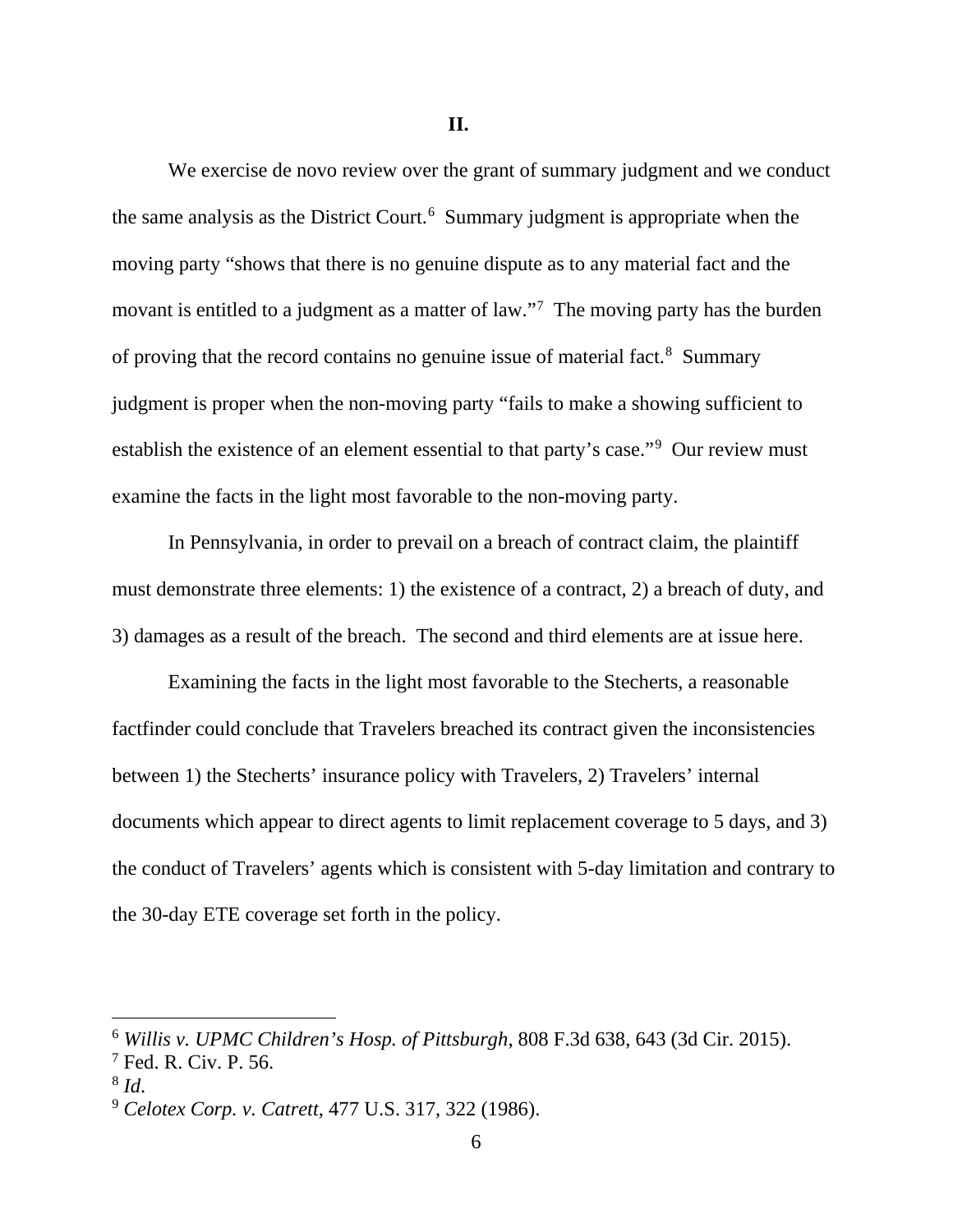In granting summary judgment, the District Court concluded that the events that transpired throughout the life of the Stecherts' claim were miscommunications between both parties, and ultimately mistakes, rather than a breach of contract.<sup>10</sup> A factfinder may agree. However, that conclusion is inconsistent with this record when viewed in the light most favorable to the Stecherts. There is clearly a discrepancy between Travelers' internal communications to its agents and the terms of the ETE coverage in the Stecherts' policy. Looking to Pennsylvania law governing the interpretation of insurance contracts, we must examine the totality of the circumstances to determine insureds' reasonable expectations. If the insurer changes the terms of coverage, it must demonstrate that the insured was "notified of, *and understood* the change."11

Travelers purported to extend the rental coverage five times throughout the life of the claim (January 23, January 27, February 4, February 6, and February 9). Stechert requested three extensions, two of which were granted. According to Mr. Stechert, the third request on February 6 was not granted. In each instance, there was no determination of a reasonable amount of time to find a replacement vehicle, as set forth in the ETE policy. $12$ 

The District Court noted that had the defendants adhered to the 5-day limitation in the "Rental Reimbursement/Loss of Use Notice" and terminated plaintiff's benefits, the

 <sup>10</sup> *Stechert v. Travelers Home & Marine Ins. Co*., No. 17-CV-784, 2018 WL 2267447, at \*9 (E.D. Pa. May 17, 2018).

<sup>11</sup> *Bensalem Tp. v. International Surplus Lines Ins. Co.*, 38 F.3d 1303, 1309 (3d Cir.1994) (quoting *Tonkovic v. State Farm Mut. Auto Ins. Co*., 521 A.2d 920 (1987)).

<sup>12</sup> *See* Br. for Appellant, 9; Br. for Appellee, 22; *see also* JA 0720 – 0721.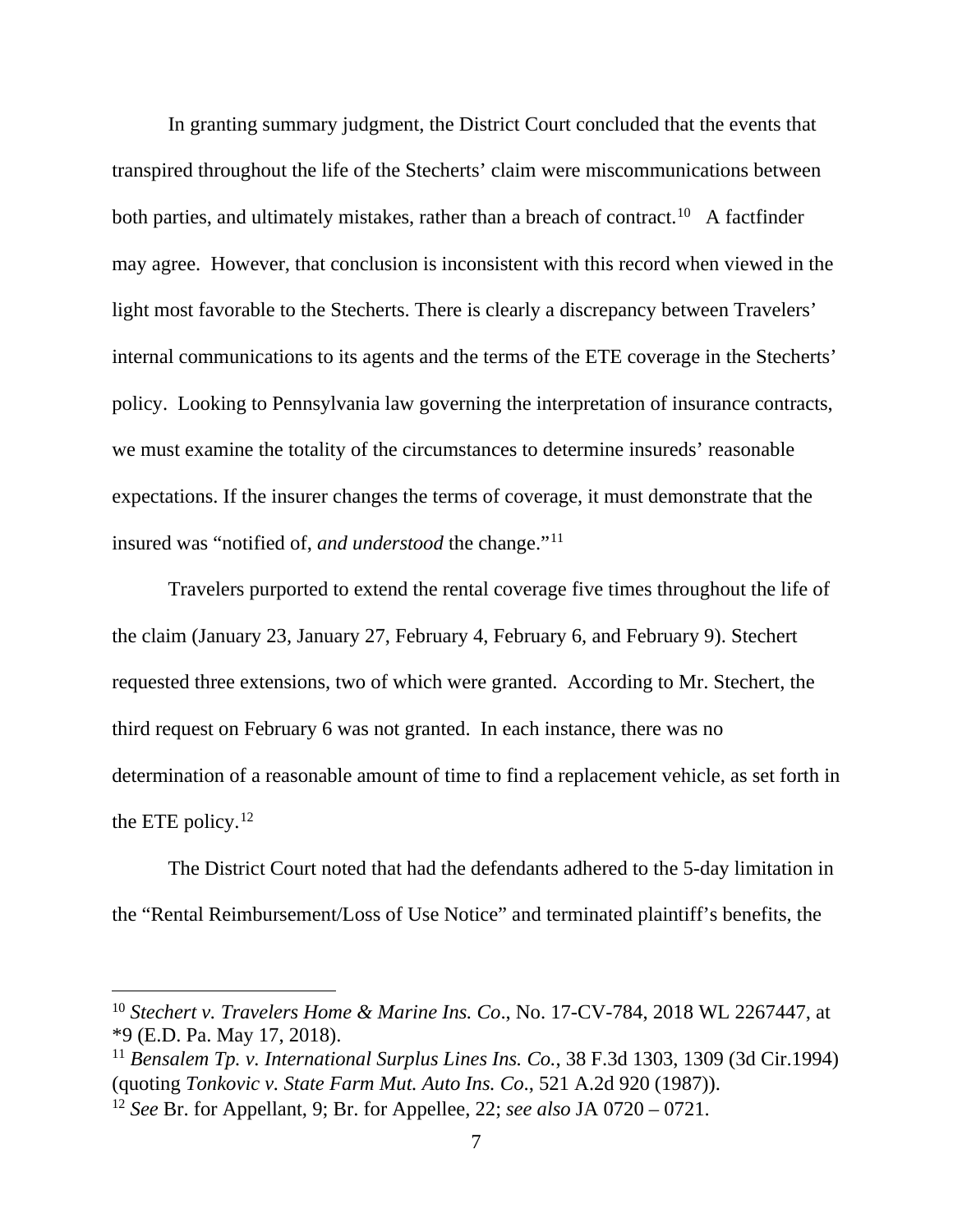outcome would have been different.<sup>13</sup> Yet, a factfinder could conclude that the very imposition of a 5-day limitation was contrary to the terms of the insurance policy and that it resulted in pressuring the Stecherts into leasing a replacement car that they would not otherwise have had to acquire and that was a "total lemon."14 We also note that Amanda Lanzy, who worked in the total loss department and handled the Stecherts' claim prior to the vehicle being determined a total loss, testified in a deposition about the apparent inconsistencies between the policy and the Rental letter. She admitted that the letter appears to limit the coverage provided in the Stecherts' policy.

The District Court also held that the calculation of damages was speculative because the Stecherts received the full 30 days of benefits and that it is unclear what vehicles were available to the Stecherts throughout the period of coverage.15 Given our conclusion that summary judgment was not appropriate we need not address the Stecherts' claim that the District Court erred in discussing alleged damages. However, on remand, the District Court will note that we have acknowledged that when calculating damages "mathematical certainty is not typically required, the general rule in Pennsylvania, as in most jurisdictions, is that if damages are difficult to establish, an injured party need only prove damages with reasonable certainty."16 We express no

 <sup>13</sup> *Stechert v. Travelers Home & Marine Ins. Co.*, No. 17-CV-784, 2018 WL 2267447, at \*9 n.4. Although the District Court viewed the proffered testimony about a five-day limitation period as a "mis-communication," we must view the evidence in the light most favorable to the Stecherts. So viewed, it is evidence of a practice that directly conflicts with the ETE provisions of the policy.

 $14$  *Id.* at  $*6$ .

<sup>15</sup> *Stechert*, 2018 WL 2267447, at \*6.

<sup>16</sup> *ATACS Corp. v. Trans World Commc'ns*, 155 F.2d 659, 669 (3d Cir. 1998).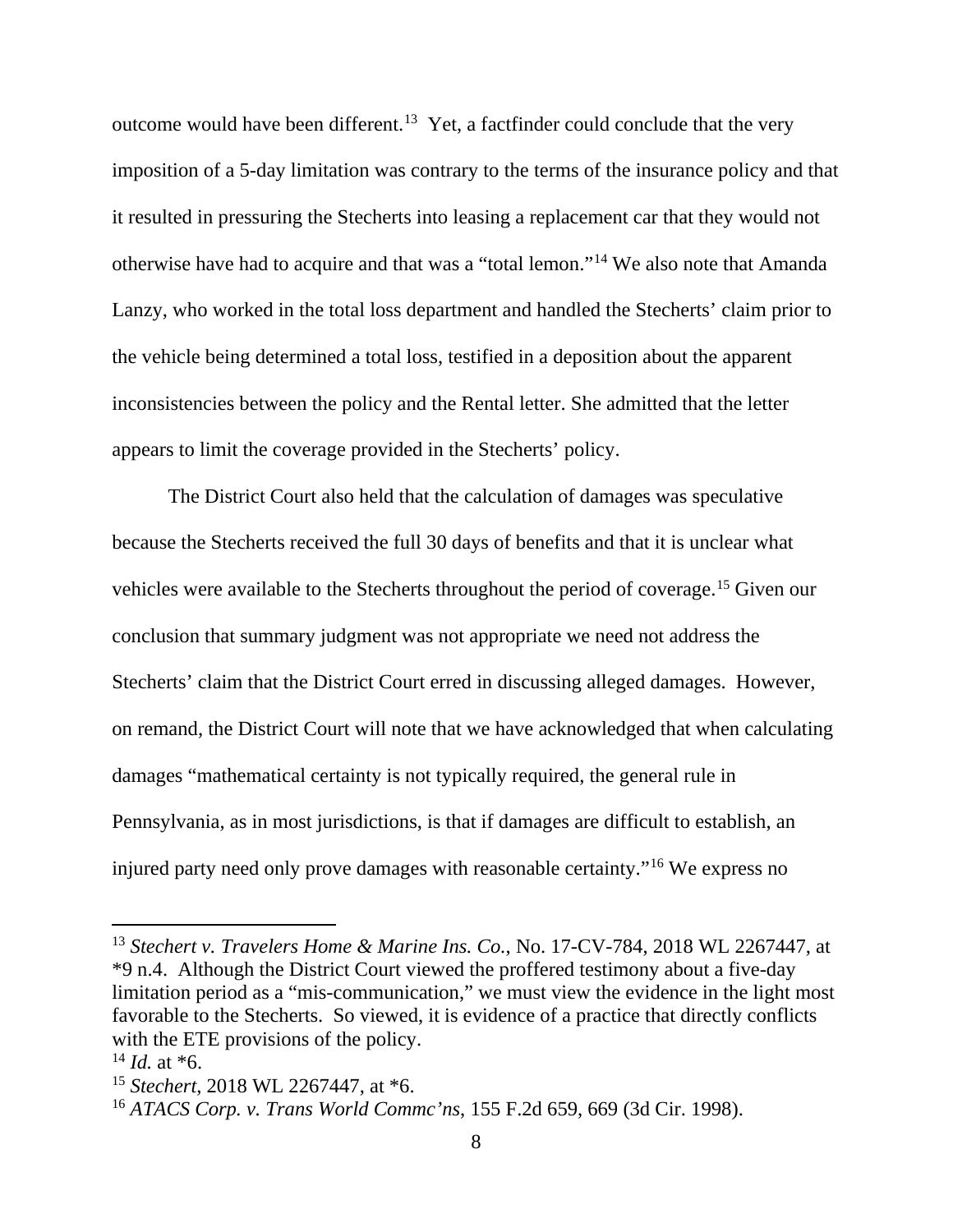opinion regarding the ultimate damages that the Stecherts may be able to prove if they are successful on their claim(s).

The Stecherts also claim that the District Court erred as a matter of law in concluding that Travelers' conduct did not amount to bad faith under 42 Pa C.S.A. § 8371.<sup>17</sup> We have explained that the "essence of bad faith claims is the unreasonable and intentional (or reckless) denial of benefits."18 For bad faith claims, summary judgment in favor of an insurer is inappropriate "when there is no clear and convincing evidence that [its] conduct was unreasonable and that it knew or recklessly disregarded its lack of a reasonable basis in denying the claim."19 Plaintiff's burden to prove bad faith requires "clear, direct, weighty, and convincing" evidence, as well as its heightened burden in opposing summary judgment on bad faith claims.20

While the District Court focused on the fact that the Stecherts technically received the full 30 days of coverage of the policy, the appropriate inquiry under §8371 is the "*manner* in which insurers discharge their duties of good faith and fair dealing during the pendency of an insurance claim, not whether the claim is eventually paid."21

The Stecherts claim that Travelers violated 42 Pa C.S.A. § 8371 through the misrepresentation of their benefits in the "Loss of Use" letter and by "failing to conduct

 <sup>17</sup> 42 Pa. C. S. § 8371.

<sup>18</sup> *Amica Mut. Ins. Co. v. Fogel,* 656 F.3d 167, 179 (3d Cir. 2011) (quoting *UPMC Health Sys. v. Metro. Life. Ins. Co.*, 391 F.3d 497, 506 (3d Cir.2004)).

<sup>19</sup> *Post v. St. Paul Travelers Ins. Co.*, 691 F.3d 500, 523 (3d Cir. 2012) (quoting *Bostick v. ITT Hartford Grp.,* 56 F.Supp.2d 580, 587 (E.D.Pa.1999)).

<sup>20</sup> *Id*; *see also Polselli v. Nationwide Mut. Fire Ins. Co.*, 23 F.3d 747, 752 (3d Cir. 1994).

<sup>21</sup> *Wolfe v. Allstate Prop. & Cas. Ins. Co*., 790 F.3d 487, 499 (3d Cir. 2015) (quoting *Berg v. Nationwide Mut. Ins. Co.,* 44 A.3d 1164, 1177 (Pa. Super. Ct.2012)).